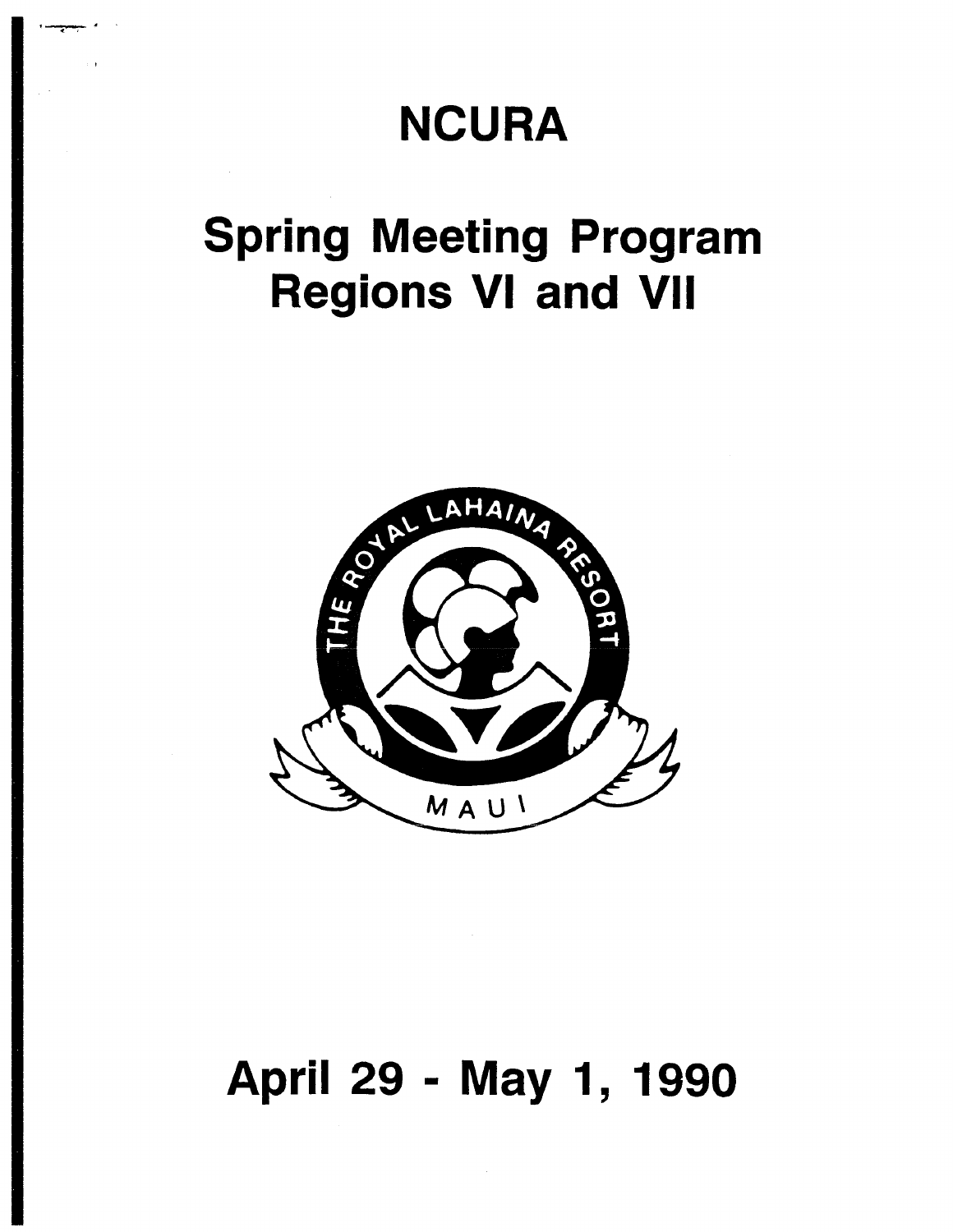#### NATIONAL COUNCIL OF UNIVERSITY RESEARCH ADMINISTRATORS Joint Spring Meeting, Regions VI and VII The Royal Lahaina Resort April 29 - May 1, 1990

#### SUNDAY. APRIL 29

i

 $\overline{\phantom{a}}$  $\mathbf{I}$ 

 $\overline{1}$ 

 $\overline{\phantom{a}}$ 

 $\sim$   $\pm$ 

i

| $8:00 - 4:00$  | New Administrator's Workshop - Oahu Room                            |
|----------------|---------------------------------------------------------------------|
| $8:00 - 4:00$  | NCURA registration desk - Lobby Foyer Desks 4-5                     |
| $6:00 - 7:50$  | Hospitality Suite open - Lahaina Kai Tower Suite                    |
| $8:00 - 10:30$ | Luau for all meeting attendees and guests -<br>Meet at Alii Terrace |
| $10:30 - ?$    | Hospitality Suite open - Lahaina Kai Tower Suite                    |

#### MONDAY, APRIL 30

- 8:00 am Meeting Registration - Lobby Foyer Desks 4-5 Continental Breakfast - Lanai Room
- 9:00 am Welcome - Lanai Room Introductions Keynote Address -

"Partnerships: Diversity and Community" Jane Renfro Smith, Chief Executive Officer, Hawaii Community Foundation

- 10:00 10:15 Break Gazebo Lawn
- 10:15 11:45 Concurrent Sessions:
	- 1. Technology Transfer and Research Offices: Working Together - Oahu Room

Kathleen Byington, President, Colorado State University Research Found. William Hostetler, Director of Technology Transfer, Oregon State University

2. Panel Session on International Programs - Molokai Room

> Edwin C. Price, Director of International Research and Development, Oregon State University

Larry M. Boone, Associate Executive Director, Consortium for International Development Harold Matteson, Assistant Vice President,

Center for International Programs, New Mexico State University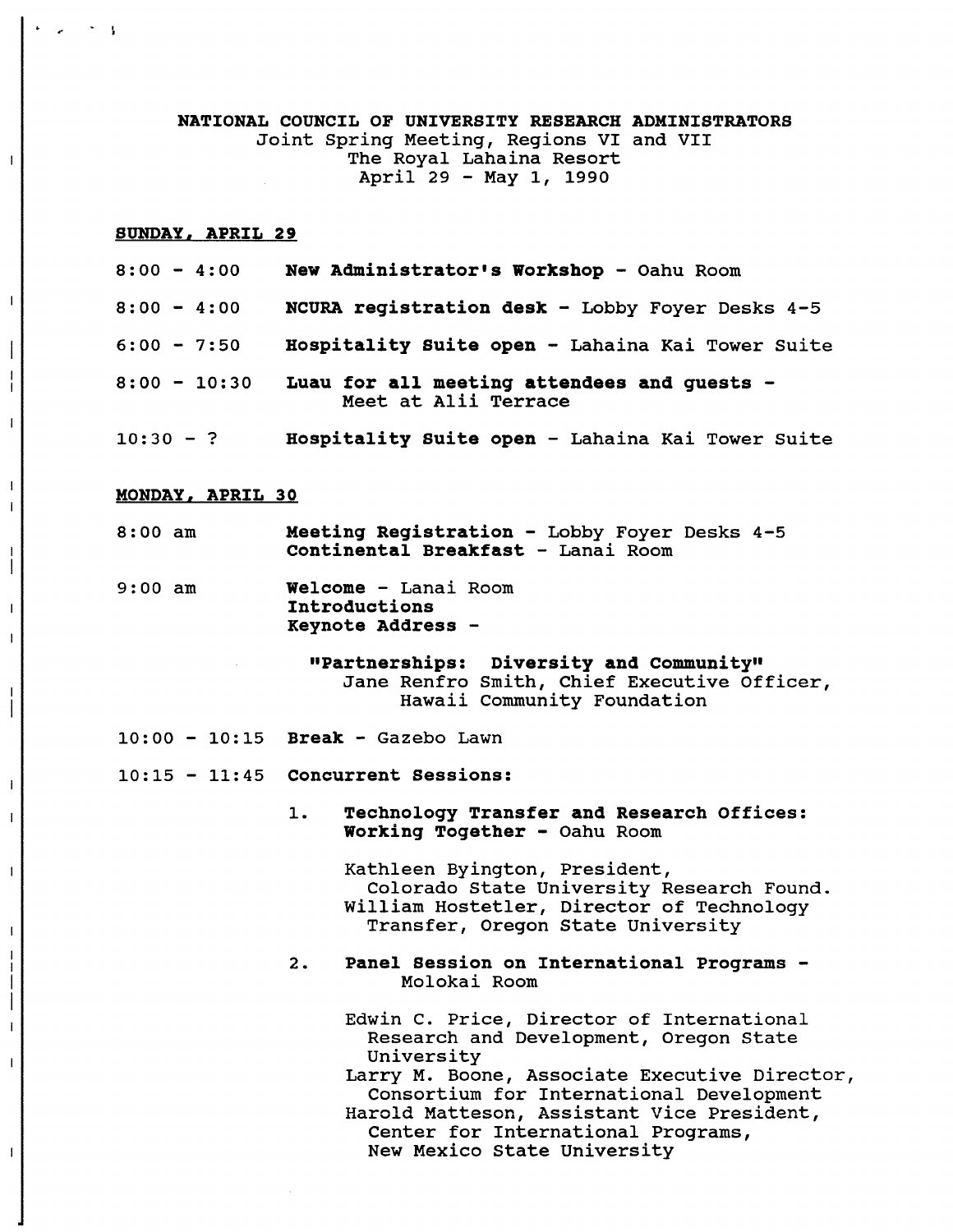- **Speaker:** Fred Bentley, President, NCURA
- 1:45 3:00 *Concurrent* **Sessions:** 
	- **1. Post Award Panel Session and Open Forum**  Oahu Room

Mollie W. Smilie, Controller, Colorado State University

Additional panel members to be announced.

**2. Departmental** *Administration/***Communication**  Molokai Room

Carol Quintana (Moderator), Assistant Director, Arts and Sciences Research Center, New Mexico State University Helen W. Carrier, Manager, Department Operations, Engineering/Applied Physics, California Institute of Technology Sharon Elliott, Administrative Services Manager, Diabetes Center, University of Washington

- 3:00 3:15 **Break**  Gazebo Lawn
- 3:15 4:30 *Concurrent* **Sessions:**

i i

 $\overline{\phantom{a}}$ 

 $\overline{1}$ 

 $\overline{\phantom{a}}$ 

 $\overline{\phantom{a}}$ 

i

**1. Federal Demonstration Project** - Oahu Room

Richard Hastings, Division of Grants and Contracts, National Science Foundation Moheb Ghali, Director of Research, University of Hawaii

**2. Panel Session for smaller Institutions** - Molokai Room

> William D. Duffy, Director of Government Relations, Gonzaga University Enrique Avendano, Director of Contracts and Grants, Western New Mexico University Vicki L. Spencer, Assistant Director for Research/Creative Activities, University of Colorado

- 7:00 **Monday Night Dinner Groups**  Meet in Lobby Foyer
- a:OG **? Hospitality Suite Open**  Lahaina kai Tower Suite